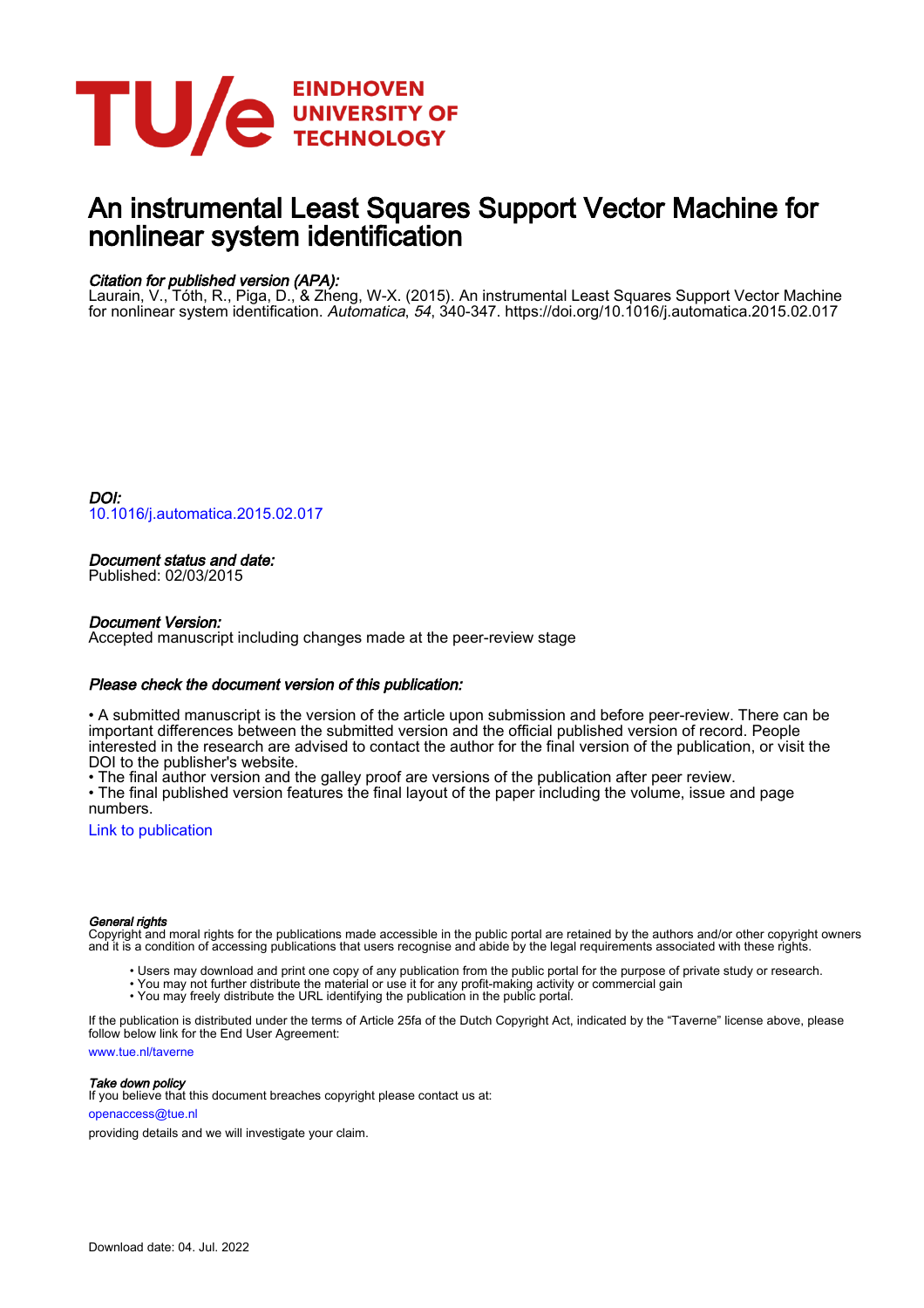# An Instrumental Least Squares Support Vector Machine for Nonlinear System Identification  $\star$

Vincent Laurain<sup>a,b</sup>, Roland Tóth<sup>c</sup>, Dario Piga<sup>d</sup>, Wei Xing Zheng<sup>e</sup>,

<sup>a</sup> *Université de Lorraine, CRAN, UMR 7039, 2 rue Jean Lamour, 54519 Vandoeuvre-lès-Nancy Cedex, France.* 

<sup>b</sup> *CNRS, CRAN, UMR 7039, France.*

<sup>c</sup>*Control Systems Group, Department of Electrical Engineering, Eindhoven University of Technology, P.O. Box 513, 5600 MB, Eindhoven, The Netherlands.*

d *IMT Institute for Advanced Studies Lucca, Piazza San Ponziano 6, 55100 Lucca, Italy.*

<sup>e</sup>*School of Computing and Mathematics, University of Western Sydney, Penrith NSW 2751, Australia.*

#### Abstract

Least-Squares Support Vector Machines (LS-SVMs), originating from Statistical Learning and Reproducing Kernel Hilbert Space (RKHS) theories, represent a promising approach to identify nonlinear systems via nonparametric estimation of the involved nonlinearities in a computationally and stochastically attractive way. However, application of LS-SVMs and other RKHS variants in the identification context is formulated as a regularized linear regression aiming at the minimization of the  $\ell_2$ loss of the prediction error. This formulation corresponds to the assumption of an auto-regressive noise structure, which is often found to be too restrictive in practical applications. In this paper, Instrumental Variable (IV) based estimation is integrated into the LS-SVM approach, providing, under minor conditions, consistent identification of nonlinear systems regarding the noise modeling error. It is shown how the cost function of the LS-SVM is modified to achieve an IV-based solution. Although, a practically well applicable choice of the instrumental variable is proposed for the derived approach, optimal choice of this instrument in terms of the estimates associated variance still remains to be an open problem. The effectiveness of the proposed IV based LS-SVM scheme is also demonstrated by a Monte Carlo study based simulation example.

*Key words:* support vector machines; reproducing kernel Hilbert space; instrumental variables; nonlinear identification; machine learning; non-parametric estimation.

#### 1 Introduction

*Support vector machines* (SVMs) have been originally developed as a class of *supervised learning* methods in stochastic learning theory. Their original purpose was to provide efficient tools for data analysis and pattern recognition in classification problems and regression

*Email addresses:* vincent.laurain@univ-lorraine.fr (Vincent Laurain), r.toth@tue.nl (Roland Tóth), dario.piga@imtlucca.it (Dario Piga), W.Zheng@uws.edu.au (Wei Xing Zheng).

analysis [1,2]. SVMs have had a paramount impact on the *machine learning* field since their extension as a theoretical framework in that setting [3]. These methods also offer an attractive, so-called non-parametric way of data-driven dynamic modeling, *i.e.*, *system identification*, especially in the nonlinear context. In that context, these approaches are part of the data-driven model learning avenue [4–6], focusing on the paradigm of estimation of the targeted system without posing prior assumptions on its dynamical nature or the nonlinearities involved. Most of the research interest regarding identification with SVMs has been dedicated to *nonlinear block models* so far, using various *least-square* SVM (LS-SVM) approaches where the original nonlinear estimation problem is posed as a linear regression [7,8]. In general, LS-SVMs are particular variations of the original support vector machine approach using a regularized  $\ell_2$  loss function instead of a so called  $\epsilon$ insensitive loss function on the prediction error of the

 $\overline{\star}$  This paper was not presented at any IFAC meeting. Corresponding author Roland Tóth. Tel.  $+31-40-247-2655$ . Fax +31-40-243-4582.

 $\star\star_{\rm This}$  work was supported by the Netherlands Organization for Scientific Research (NWO, grant no.: 639.021.127) and by the French ministries of Foreign Affairs, Education and Research and the French-Dutch Academy (PHC Van Gogh project, n. 29342QL).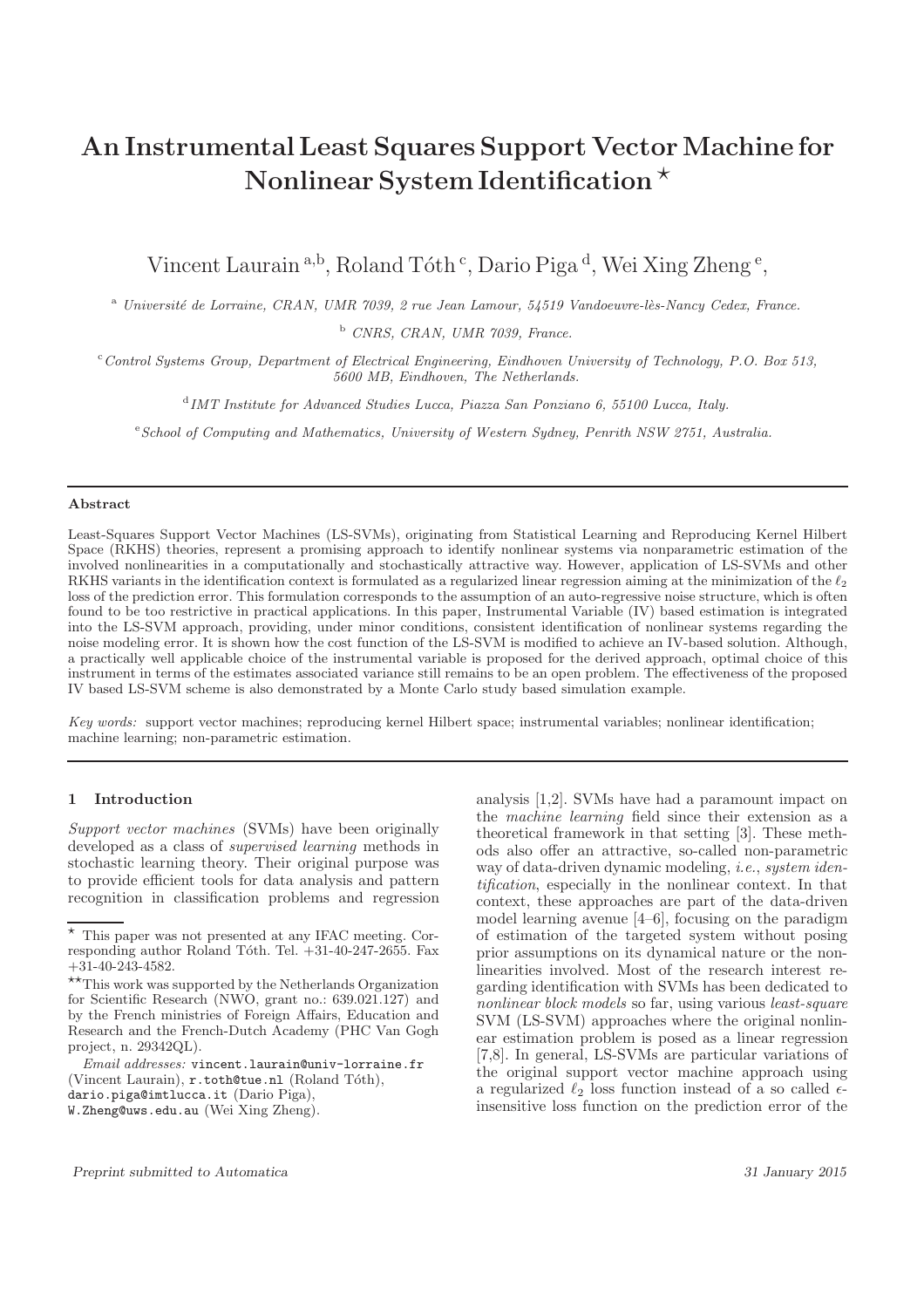model. A particular advantage of expressing both the regularization and the loss in the  $\ell_2$  norm is that the solution of the corresponding optimization problem is obtained by solving a system of linear equations and an attractive trade-off between regularization bias and variance of the estimates is present [8]. LS-SVMs are also related to Kriging [9] in geostatistics and *Gaussian processes* (GPs) in machine learning, *e.g.*, [10,11], which approaches can be seen as different variants of the *reproducing kernel Hilbert space* (RKHS) theory based function estimators. The relation between these methods is analyzed in [12,6].

A particular handicap of the variants of LS-SVMs (and also GPs) is that the used linear regression form under the  $\ell_2$  loss function corresponds to the assumption that all disturbances affecting the data-generating system can be expressed as a white noise disturbance on the equation error level, which can be seen as the assumption of a *nonlinear auto-regressive* noise structure. Such an assumption is often found to be too restrictive in practical applications. In the classical identification literature, significant research efforts have been devoted to achieve consistent estimation in case of rather general noise assumptions corresponding to the situations commonly encountered in practice [13]. To introduce the same generality of noise structures, some steps have been taken in the LS-SVM context such as the recurrent LS-SVM developed in [14] and the linear parametric noise model equipped SVM derived in [15]. However, the classical results in identification highlight that the chosen noise model, *i.e.*, the assumed noise properties, plays an important role in the consistency of the estimates. Therefore, in the light of a non-parametric prior-free modeling objective, the question rises why we should bound ourself to *a priori* specified noise assumptions, especially in the general nonlinear context. For example, in the GPs related literature for LTI models, consistency under general noise conditions is established by identifying the one-step-ahead predictor of the output, which, due to linearity, allows factorization of high order linear regression based estimates to obtain estimates of the process and the noise dynamics without posing any priors on the noise [16]. However, in the nonlinear case, the loss of linearity of this predictor in the inputs and outputs prevents applicability of this methodology, allowing consistency only under restrictive assumptions, see [5]. So, the important question that rises is how we can achieve similar generality in the nonlinear case.

By turning to the classical results, we can find that variants of linear regression based methods, *e.g.*, *instrumental variable* (IV) approaches, have been developed to cope with realistic assumptions on the noise without specifying a direct parametrization or structure [13]. The strength of IV methods in the LTI case has been found in delivering consistent estimates independently of the chosen noise model assumption in a computationally attractive way [17]. Therefore, to extend consistency of

non-parametric identification with LS-SVMs in the nonlinear case, in this paper, we consider the idea of introducing the IV scheme into the LS-SVM regression structure, which was first  $\frac{1}{1}$  proposed in [19]. As a significant improvement of the initial scheme described in [19], in this paper, we provide a rigorous treatment of instrumental variables based LS-SVMs and showing the applicability of IV based techniques both in non-parametric identification and in regularized contexts. Furthermore, this contribution not only preserves the computationally attractive feature of the original approach by satisfying the *Mercer conditions*, but also provides unbiased estimates under general noise model structures/conditions; opening a large set of application areas for data-driven nonlinear model learning.

The paper is organized as follows: the considered problem setting and the motivation for improving the LS-SVM method are discussed in Section 2. In Section 3, the optimization problem associated with the IV-based, non-parametric model estimation is introduced together with its solution. This is followed by integrating the IV solution into the LS-SVM estimation scheme for nonlinear dynamic systems resulting in the IV-SVM method. In Section 4, the choice of the instrumental variables are discussed from the variance point of view together with the selection of kernel functions and tuning of the hyper parameters. To demonstrate the advantages of the IV-SVM, a Monte Carlo study in Section 5 is provided in which the identification of a nonlinear system under colored noise is analyzed. Finally, conclusions and some future directions of research are given in Section 6.

#### 2 Problem description

To set the stage for the upcoming discussion, the considered identification problem is defined in this section.

#### *2.1 The data-generating system*

As an objective of the identification scenario, the datadriven estimation of a rather general class of nonlinear discrete-time systems is considered. For the sake of simplicity of the upcoming derivations, the system  $S_0$  is assumed to be *single-input single-output* (SISO). The behavior of  $S_0$  is described by the following difference equation

$$
y(k) = f_o(x(k)) + v_o(k),
$$
 (1)

where  $x(k) \in \mathbb{R}^{n_g}$  is a vector which, in the present identification context, is composed of the delayed values of the output and input signals of  $S_0$ , y and u respectively:

$$
x(k) = [y(k-1)... y(k - na) u(k) ... u(k - nb)]T,
$$

with  $n_{\rm g} = n_{\rm a} + n_{\rm b} + 1$ .  $f_{\rm o} : \mathbb{R}^{n_{\rm g}} \to \mathbb{R}$  is assumed to be a bounded nonlinear function belonging to the set

 $^{\rm 1}~$  Note that IV has also been applied to nonlinear systems in [18]. However, [18] is not related to the current work as it only applies a parametric IV method to identify local LTI models of a nonlinear system around some operating conditions.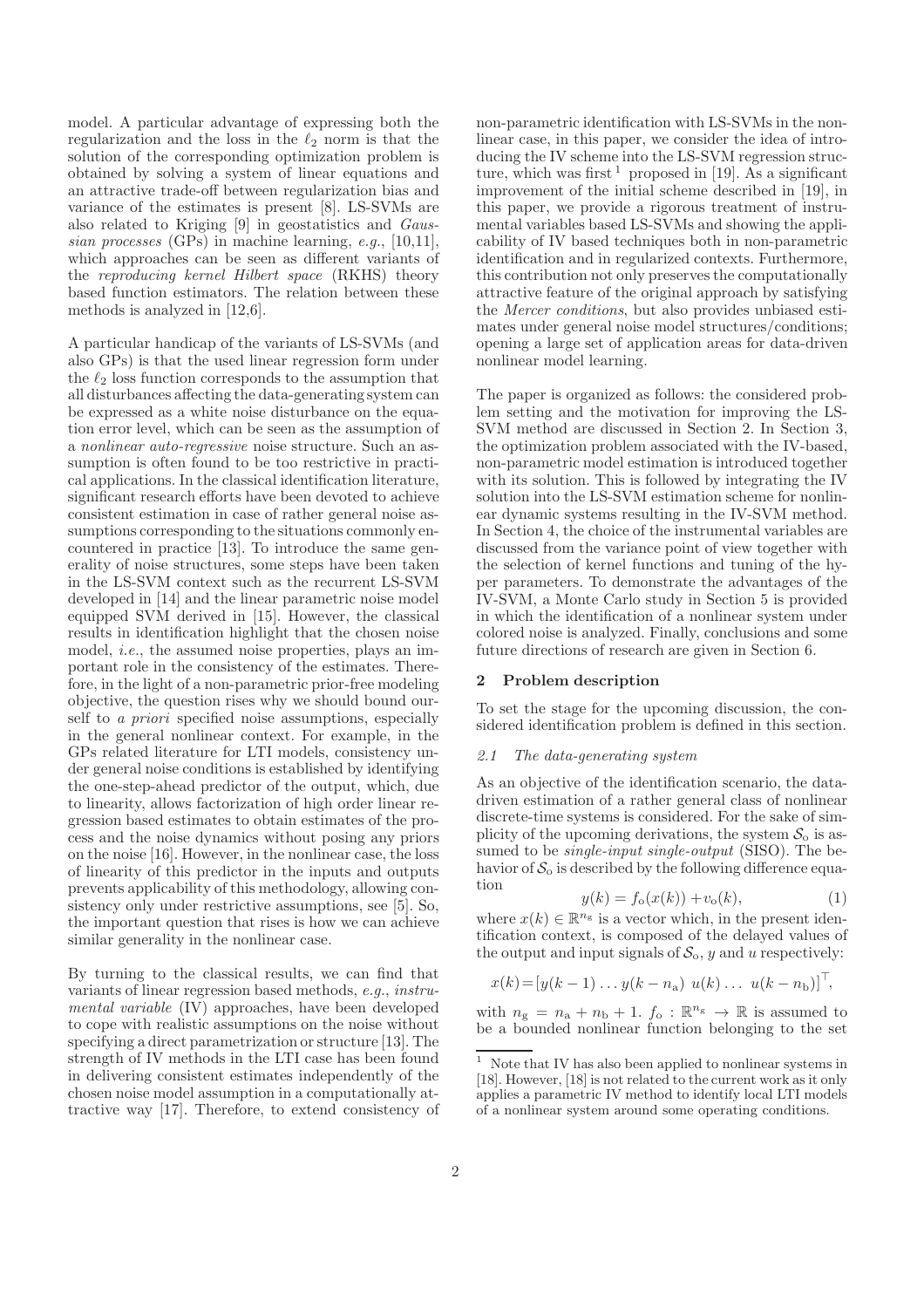of real square integrable functions  $\mathcal{L}_2(\mathbb{R}^*, \mathbb{R})$ .  $v_o(k)$  is considered as a zero-mean, quasi-stationary stochastic noise process (not necessarily white), independent of u. Note that the general structure of the system defined by (1) can be used to describe usual block structures such as *Hammerstein* and/or *Wiener* systems by *a priori* restrictions of the structure of  $f_0$ , *e.g.*:

$$
y(k) = \sum_{i=1}^{n_a} f_i^o(y(k-i)) + \sum_{j=0}^{n_b} g_j^o(u(k-j)) + v_o(k). \tag{2}
$$

Formulation of (1) in the *multi-input multi-output* (MIMO) case is also available as shown in [8]. Note that in case  $v_0 = e_0$ , where  $e_0$  is white, (1) can be seen as a *nonlinear auto-regressive with exogenous input* (NARX) model [20].

# *2.2 The modeling paradigm*

To briefly discuss the concept behind the LS-SVM estimator and to develop the motivations for the proposed extension of this approach, let us consider the classical parametric estimation of (1), in which the the nonlinearity is assumed to have an expansion (*e.g.*, see [21]):

$$
f_{\mathbf{o}}(x(k)) = \sum_{i=1}^{n_{\mathrm{H}}} \theta_i^{\mathbf{o}} \phi_i(x(k)), \qquad (3)
$$

where  $\{\phi_i : \mathbb{R}^{n_g} \to \mathbb{R}\}_{i=1}^{n_H}$  is a set of basis functions over a function space  $\mathcal{H} \subset (\mathbb{R}^{n_g})^{\mathbb{R}}$ , for example  $\mathcal{L}_2(\mathbb{R}^{n_g}, \mathbb{R})$ , and  $\{\theta_i^{\circ} \in \mathbb{R}\}_{i=1}^{n_{\rm H}}$  are the associated expansion parameters. This means that the nonlinearity is conceptually modeled as the projection  $\phi^{\top}(\cdot)\theta$  by an *a priori* specified  $n_H$  dimensional mapping  $\phi : \mathbb{R}^{n_g} \to \mathbb{R}^{n_H}$  from the space of input-output samples to the so called *feature space* of the output samples. This concept leads to a parametrized model  $\mathcal{M}_{\theta}$ :

$$
y(k) = \varphi^{\top}(k) \ \theta + e(k), \tag{4}
$$

where  $e(k)$  qualifies as the *prediction error* and  $f_{\theta}$  =  $\varphi^{\top}(k)\theta$  is the function estimate. The regressor  $\varphi(k)$  and the parameter vector  $\theta$  are  $n_{\text{H}}$ -dimensional vectors defined as

$$
\varphi(k) = \left[\begin{array}{cc} \phi_1^\top(x(k)) & \dots & \phi_{n_\mathrm{H}}^\top(x(k)) \end{array}\right]^\top, \qquad \text{(5a)}
$$

$$
\theta = \left[ \theta_1^\top \dots \theta_{n_{\mathrm{H}}}^\top \right]^\top. \tag{5b}
$$

A well known approach to obtain an estimate of  $\theta$  is to minimize the *least-squares* (LS) criterion (used to formulate the quality of the model fit)  $\sum_{k=1}^{N} e^{2}(k)$ , where  $e(k) = y(k) - \varphi^{\top}(k)\theta$  is the *prediction error* w.r.t. a data set  $\mathcal{D}_N = \{(y(k), u(k))\}_{k=1}^N$  generated by (1). As already motivated, the major problem with the parametric approach is the *a priori* choice of the basis functions  $\phi$  influencing the approximation error and the variance of the estimates. Therefore, it is generally important to find  $\{\phi_i\}_{i=1}^{n_{\rm H}}$ , based on a given  $\mathcal{D}_N$ , which can achieve a good trade-off between the following objectives:

• to minimize  $n_{\rm H}$ , *i.e.*, the number of estimated parameters (minimizing the variance of  $\theta$ );

• to represent the function  $f_0$  with minimal error (minimizing the structural bias).

Instead of constraining  $f_0$  to a specific parametric structure, these objectives can be achieved by searching for the estimate  $f$  in a possibly infinite dimensional function space H. Let H to be a *Hilbert space*, *i.e.*, a function space equipped with an inner product  $\langle \cdot, \cdot \rangle$ , like  $\mathcal{L}_2$ , and being complete (in terms of convergence of all Cauchy sequences) with respect to the induced norm  $||f||_{\mathcal{H}} = \sqrt{\langle f, f \rangle}$ , see [22]. Then, an elegant way of guaranteeing well-posedness and avoiding overfitting is to introduce  $||f||_{\mathcal{H}}$  as a regularizer in the criterion:

$$
\mathcal{V}(f,e) = \frac{1}{2} ||f||_{\mathcal{H}}^2 + \frac{\gamma}{2N} \sum_{k=1}^N e^2(k),\tag{6}
$$

where the scalar  $\gamma > 0$  is the *regularization parameter* which defines the trade-off between the above listed objectives and  $1/N$  is a normalization. However, since we only have a finite set of observations  $\mathcal{X} = \{x(k)\}_{k=1}^N$  in  $\mathcal{D}_N$ , *i.e.*, our information on the system is limited, hence the minimization of (6) is only well posed if we restrict our search space to the RKHS over  $X$ , which is a Hilbert space of functions  $f: \mathcal{X} \to \mathbb{R}$  satisfying the following boundedness criterion:  $\forall f \in \mathcal{H}$  and  $\forall x \in \mathcal{X}$ , there is a  $0 \leq c < \infty$  such that  $|f(x)| < c \|f\|_{\mathcal{H}}$ . For every such RKHS H, there exists a unique symmetric, so called *reproducing Kernel function*  $K : \mathcal{X} \times \mathcal{X} \rightarrow \mathcal{R}$  which is positive semidefinite <sup>2</sup> and  $f(x) = \langle f(x), K(x, x) \rangle$  for all  $(f, x) \in (\mathcal{H}, \mathcal{X})$  [23]. This observation gives a one-to-one correspondence between RKHS of functions and positive semidefinite Kernel functions and leads us to a datadriven estimation of  $f_0$  in terms of the following theorem:

Theorem 1 (Representer Theorem, [24]) *For the RKHS* H*, the minimizer of* (6) *is*

$$
\hat{f}_{\text{LS}}(\mathbf{.}) = \sum_{i=1}^{N} \hat{\alpha}_i K_{x_i}(\mathbf{.}),\tag{7}
$$

*with*  $K_{x_i}(\cdot) = K(\cdot, x(i))$  *and*  $\hat{\alpha}_{\text{LS}} = [\hat{\alpha}_1 \dots \hat{\alpha}_N] \in \mathbb{R}^N$ *being given by*

$$
\hat{\alpha}_{\text{LS}} = \left(\frac{1}{N}K_{xx} + \gamma^{-1}I_N\right)^{-1}\frac{1}{N}Y,\tag{8}
$$

 $where Y = [y(1) \dots y(N)]^{\top}, I_N \in \mathbb{R}^{N \times N}$  *is an identity matrix and*  $K_{xx}$  *is a matrix defined as:* 

$$
K_{xx}(i,j) = K(x(i), x(j)).
$$
\n(9)

This RKHS optimal function estimator has become known as the LS-SVM approach, due to the regularized  $\ell_2$ -loss (6) [12]. Note that the estimator (7) has an interpretation in terms of GPs, Kriging or any other

 $\sum$ <sup>2</sup> K :  $\mathcal{X} \times \mathcal{X} \to \mathcal{R}$  is positive semidefinite, if  $\forall n \in \mathbb{N}$ ,<br>  $\sum_{i=1}^{n} \sum_{j=1}^{n} c_i K(x_i, x_j) c_j \geq 0$ ,  $\forall (x_i, c_i), (x_j, c_j) \in \mathcal{X} \times \mathcal{R}$ .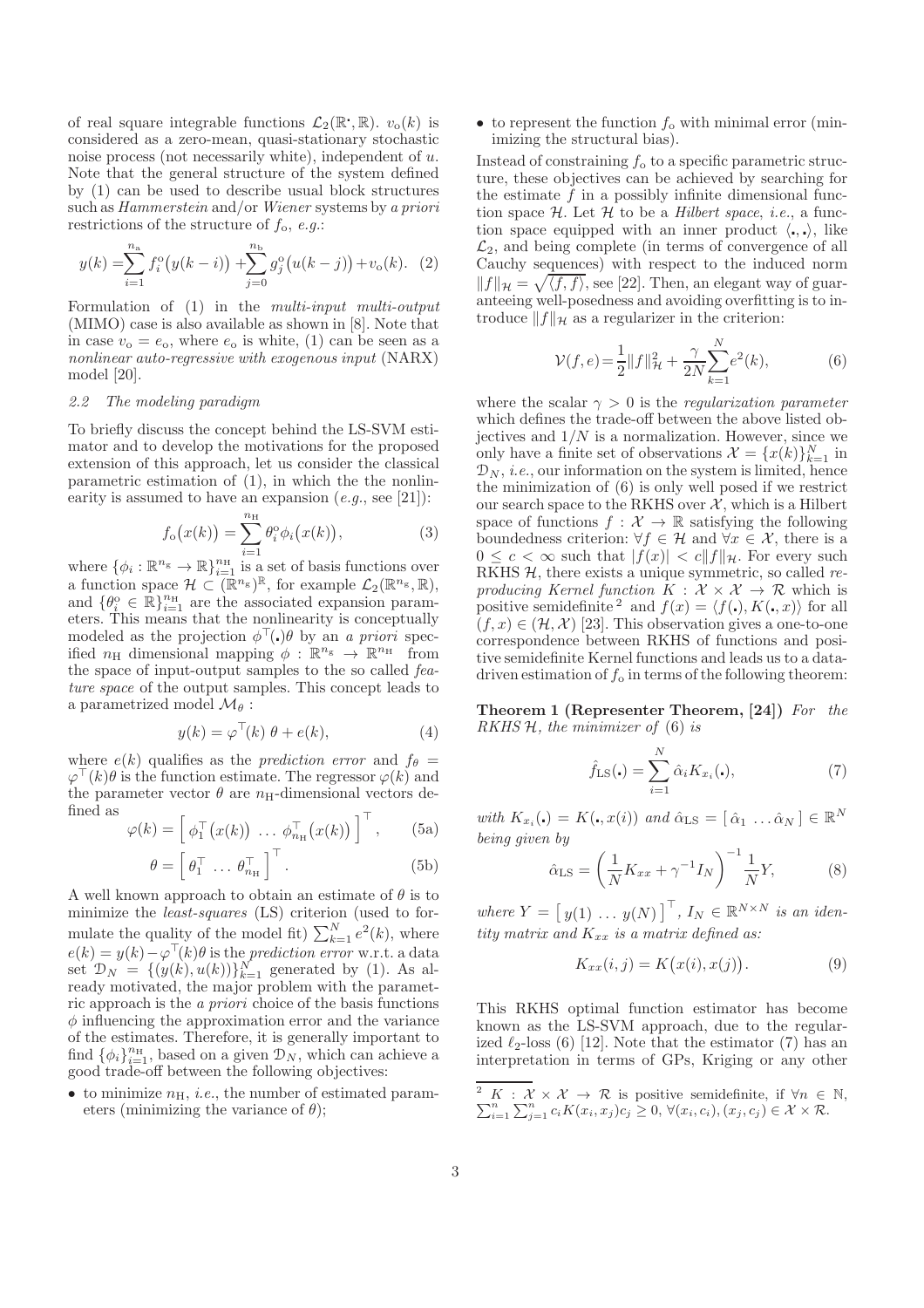estimators based on the result of Theorem 1. More general version of Theorem 1 also exists where the  $\ell_2$  loss is replaced by a convex function of the estimation error, leading to the class of general SVMs [2].

A typical choice of the kernel, which provides uniformly effective representation of a large class of smooth functions, is the *radial basis function* (RBF) kernel:

$$
K(x(i), x(j)) = \exp\left(\frac{-\|x(i) - x(j)\|_2^2}{\sigma^2}\right),\tag{10}
$$

with  $\sigma > 0$  being a tunable hyper-parameter of the induced RKHS. However, other positive definite kernels, like *linear*, *polynomial*, *rational*, *spline* or *wavelet* kernels, can also be used [2]. Choosing the most appropriate kernel highly depends on the problem at hand. Automatic kernel selection for general SVM problems is possible and is discussed in [25].

It must be noted that, similarly to the classic parametrization based approaches, the optimal function estimate (7), based on the given data set, is a linear combination of basis functions, but these basis are not fixed *a priori*, they are generated by the Kernel function centered on a set of node points  $\omega \in \mathbb{R}^N$ , *i.e.*:  $\{\phi_i(\cdot) = K_{\omega_i}(\cdot)\}_{i=1}^{n_{\text{H}}=N}$ <br>where the *i*<sup>th</sup> node is  $\omega_i = x(i)$ . This has got two important consequences:

• As shown in  $[22]$ , with these basis functions,  $(6)$  can be equivalently stated as

$$
\mathcal{V}(\theta, e) = \frac{1}{2}\theta^{\top}\theta + \frac{\gamma}{2N} \sum_{k=1}^{N} e^2(k), \quad (11)
$$

which results in a simplified derivation of LS-SVMs where minimization of (11) over  $\theta$  and e leads to a dual estimation problem of the *Lagrangian parameter* vector  $\alpha \in \mathbb{R}^N$  with a solution of (7); giving an other interpretation of the RKHS estimator.

• In view of  $(11)$ , the estimator  $(7)$  is actually equivalent to the regularized estimation of the following model on  $\mathcal{D}_N$ :

$$
y(k) = \sum_{i=1}^{N} \alpha_i K_{\omega_i}(x(k)) + e(k),
$$
 (12)

or

 $Y = K_{x\omega}\alpha + E,$  (13) with  $E = [e(1) \dots e(N)]^{\top}$ .

Hence, the LS-SVM estimate (8) is a particular estimate of  $\alpha$  in (12) when using  $\{\omega_i = x(i)\}_{i=1}^N$ . This particular choice is an essential and unavoidable ingredient of the RKHS and the learning theories [1,2]. However, after estimation, the resulting predictor of the output takes the form  $\hat{y}(k \mid k-1) = \sum_{i=1}^{N} \hat{\alpha}_{\text{LS},i} K_{\omega_i}(x(k)).$  This means that  $\omega$ , in terms of the training data set, remains associated with the model estimate and its structure, fixing the series expansion of (3) to  $f_{\text{o}}(\cdot) \approx \sum_{i=1}^{N} \alpha_{\text{o},i} K_{\omega_i}(\cdot)$ where  $\alpha_{0,i}$  are interpreted as the optimal expansion coefficients in the RKHS norm sense. This observation will play a crucial role in our analysis.

#### *2.3 Noise induced bias of the LS-SVM estimate*

The main objectives of this paper are to show how nonwhiteness of  $v_0$  induces a bias for RKHS based methods and to propose a solution in order to handle such cases efficiently in the nonlinear context. Hence, the analysis will be driven by discussing how the estimated functions in LS-SVM models are affected by noise in terms of their deviation from the true nonlinear function  $f_0$ . In order to simplify the discussion by parting the function approximation problem from the analysis of the stochastic properties, let us consider the ideal case when the true data-generating system has a direct explicit definition in terms of the Kernel function  $K$  such as:

$$
y(k) = \underbrace{\sum_{i=1}^{N} \alpha_{o,i} K(x(k), \omega_i)}_{f_o(x(k))} + v_o(k),
$$
 (14)

where all  $\omega_i$  are distinct and  $\alpha_{0,i} = \langle f_o(\cdot), K(\cdot, \omega_i) \rangle$  in terms of the RKHS inner product. Based on the considerations given in Section 2.2, the node points  $\{\omega_i\}_{i=1}^N$ are assumed to be equivalent with the data points in  $\mathcal{D}_N$  used to obtain the LS-SVM estimate via (8). This means that there exists a  $\Omega_o \subseteq {\{\omega_i\}}_{i=1}^N$  for which  $f_o(\cdot)$  =  $\sum_{\omega_i \in \Omega_o} \alpha_{o,i} K(\cdot, \omega_i)$  and, in terms of the representer theorem [22], if  $N \to \infty$  and  $\{w_i\}_{i=1}^N$  are all distinct, then the corresponding sequence of  $\{\alpha_{o,i}\}_{i=1}^{\infty}$  is well-defined and absolute convergent. Hence, if we can show that the estimated function is biased w.r.t. this ideal case, then such a conclusion demonstrates that RKHS methods can fail to capture the underlaying system.

Let  $E$  be the expectation operator and for a random process  $f(x)$  with  $f : \mathbb{R}^{n_g} \to \mathbb{R}$ , let  $m_f(x) = \mathbb{E}{f(x)}$ denote the mean function. As a shorthand notation, we will refer to  $\mathbb{E}\{f(x)\}\$ as a function of  $x \in \mathbb{R}^{n_g}$  with  $\mathbb{E}\{f(\cdot)\}\$ . Then, in view of (14) and (8),

$$
\begin{aligned} \mathbb{E}\left\{\hat{f}_{\text{LS}}(\centerdot) - f_{\text{o}}(\centerdot)\right\} &= \mathbb{E}\left\{K_{\centerdot\omega}(\hat{\alpha}_{\text{LS}} - \alpha_{\text{o}})\right\} \\ &= \mathbb{E}\left\{\sum_{i=1}^{\infty} K(\centerdot, \omega_i)(\hat{\alpha}_{\text{LS},i} - \alpha_{\text{o},i})\right\} \end{aligned} \tag{15}
$$

where  $\mathbb{E}\{\cdot\}$  is the generalized expectation operator,  $K_{,\omega} \in \mathbb{R}^{1 \times N} = [K(\mathbf{I}, \omega_1) \dots K(\mathbf{I}, \omega_N)]$  and the data set  $\mathcal{D}_N$  is assumed to be quasi stationary. By defining  $R(\gamma, N) = \left(\frac{1}{N}K_{x\omega} + \gamma^{-1}I_N\right)$  with  $\gamma > 0$ ,  $\hat{\alpha}_{LS}$  as a random variable is equal to

$$
\hat{\alpha}_{\rm LS} = R^{-1}(\gamma, N) \frac{1}{N} Y = R^{-1}(\gamma, N) \frac{1}{N} (K_{x\omega} \alpha_{\rm o} + V_{\rm o}),\tag{16}
$$

where  $V_o = [v_o(1) \dots v_o(N)]^{\top}$ . Therefore,

$$
\hat{\alpha}_{\rm LS} - \alpha_{\rm o} = R(\gamma, N)^{-1} \Big(\frac{1}{N} V_{\rm o} - \frac{1}{\gamma} \alpha_{\rm o}\Big). \tag{17}
$$

As  $R^{-1}(\gamma, N) = \gamma I_N - \frac{\gamma}{N} R^{-1}(\gamma, N) K_{x\omega}$ , Eq. (17) leads to the following formulation of the bias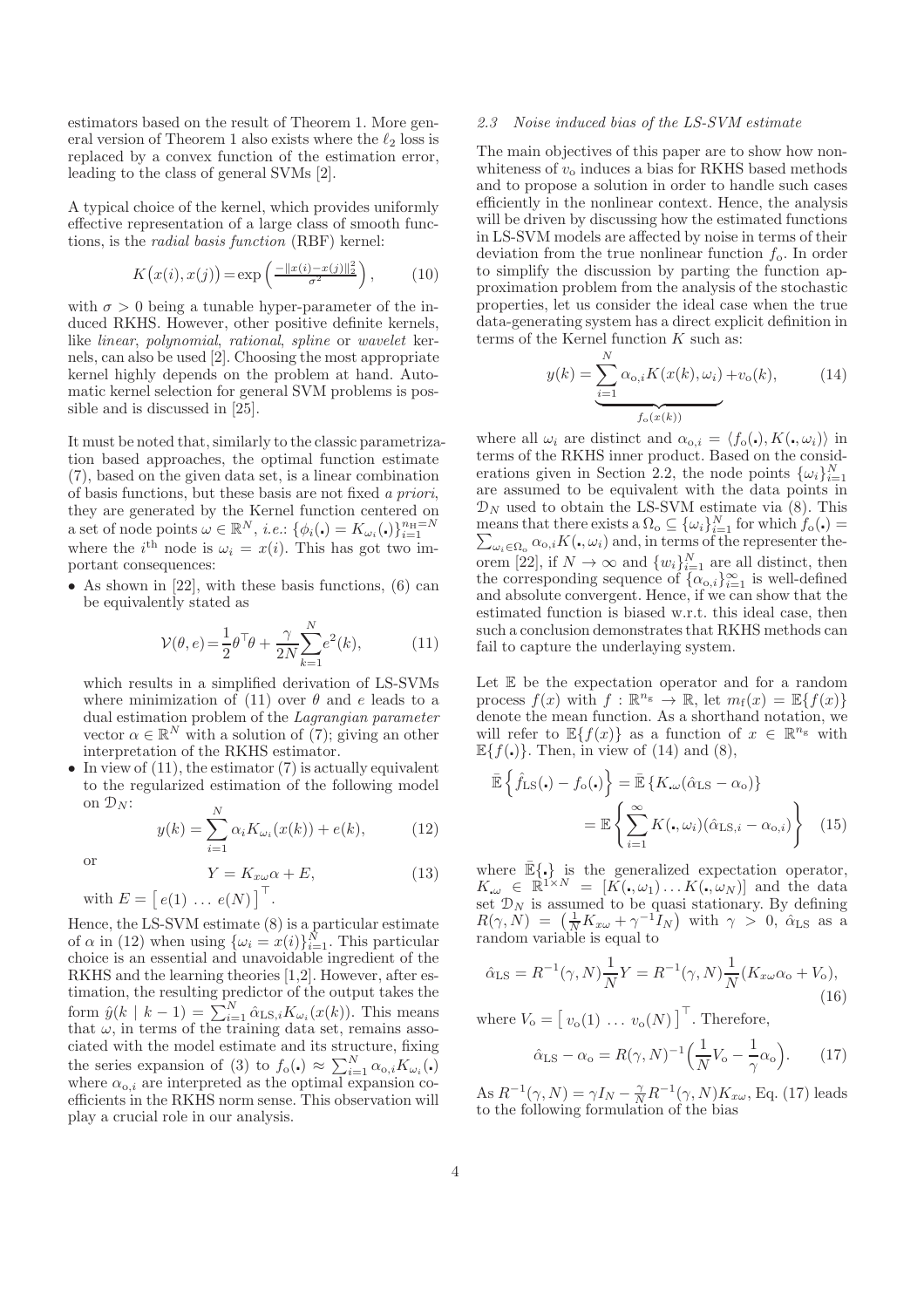$$
\bar{\mathbb{E}}\left\{\hat{f}_{\rm LS}(\centerdot) - f_{\rm o}(\centerdot)\right\} = B_{\rm N}^{\rm LS} - B_{\rm R}^{\rm LS},\tag{18}
$$

$$
\begin{split} B_{\rm N}^{\rm LS} &= \bar{\mathbb{E}}\left\{\frac{\gamma}{N}K_{\cdot\omega}V_{\rm o}\right\} - \bar{\mathbb{E}}\left\{\frac{\gamma}{N^2}K_{\cdot\omega}R^{-1}(\gamma,N)K_{x\omega}V_{\rm o}\right\},\\ B_{\rm R}^{\rm LS} &= \bar{\mathbb{E}}\left\{\frac{1}{\gamma}K_{\cdot\omega}R^{-1}(\gamma,N)\alpha_{\rm o}\right\}. \end{split}
$$

Due to quasi stationarity of  $(u, y)$ , for  $\gamma > 0$ ,  $R_*^{\mathcal{K}}(\cdot) :=$  $\lim_{N\to\infty} K_{\omega} R^{-1}(\gamma, N)$  is assumed to exist.

#### *2.3.1 The no-correlation case*

where

If  $\omega_k$  is not correlated to  $v_o(k)$ , *e.g.*,  $v_o$  is a white noise process, then the noise induced terms composing  $B_N^{\text{LS}}$  in (18) vanish. Indeed, if  $v_0$  is quasi stationary and zero mean, then  $\mathbb{E}\left\{\frac{\gamma}{N^2}K_{\omega}R^{-1}(\gamma,N)K_{x\omega}V_0\right\}$  $R_{*}^{\mathrm{K}}(\mathbf{.})\bar{\mathbb{E}}\left\{\frac{\gamma}{N^{2}}K_{x\omega}V_{\mathrm{o}}\right\}$  and

$$
\bar{\mathbb{E}}\left\{\frac{\gamma}{N}K_{\cdot\omega}V_{\cdot\omega}\right\} = \bar{\mathbb{E}}\left\{\frac{\gamma}{N}K_{\cdot\omega}\right\}\bar{\mathbb{E}}\left\{V_{\cdot\omega}\right\} \equiv 0, \qquad (19a)
$$

$$
\bar{\mathbb{E}}\left\{\frac{\gamma}{N^2}K_{x\omega}V_o\right\} = \bar{\mathbb{E}}\left\{\frac{\gamma}{N^2}K_{x\omega}\right\}\bar{\mathbb{E}}\left\{V_o\right\} \equiv 0. \quad (19b)
$$

Hence, the bias expression becomes

$$
\bar{\mathbb{E}}\left\{\hat{f}(\mathbf{.}) - f_o(\mathbf{.})\right\} = -\frac{1}{\gamma} R_*^{\mathcal{K}}(\mathbf{.}) \alpha_o = -B_{\mathcal{R}}^{\mathcal{LS}}.\tag{20}
$$

The term  $B_R^{\text{LS}}$  can be seen as the regularization induced bias and it can be made arbitrary small by the choice of  $\gamma$ , which scales the trade-off between this bias and the resulting variance of the function estimate.

#### *2.3.2 The correlation case*

In case  $\omega_k$  is correlated to  $v_o(k)$ , conditions (19a)-(19b) are not fulfilled and the term  $B_{\text{N}}^{\text{LS}}$  in (18) does not vanish. This means that the estimate  $f$ , besides of the regularization bias which is controlled by  $\gamma$ , will be deteriorated by an additional noise induced term  $B_{\text{N}}^{\text{LS}}$ . It is also important to note that while increasing  $\gamma$  decreases  $B_R^{\text{LS}}$ , it has the opposite effect on  $B_{\text{N}}^{\text{LS}}$ . This means that tuning of  $\gamma$  will correspond to a trade-off between balancing of the bias terms, resulting in a decreased approximation capability of the learning process.

#### 3 The instrumental variables SVM

Among the available identification approaches used in the regression framework, the principle idea behind the *instrumental variable* (IV) approach has been successfully applied in many contexts to elegantly resolve the inconsistency problem of LS estimation under correlated noise  $v<sub>o</sub>$  [26,13]. However, it has never been applied for kernel-based methods. In the sequel, our objective is therefore to develop and analyze an IV regularized criterion and to use an extension of the LS-SVM kernel theory in order to propose a solution to the nonlinearity modeling problem, allowing a much wider applicability of this identification approach in practice.

We have seen previously that the condition required for the consistency of the LS-SVM is the absence of correlation between  $x(k)$  and  $v<sub>o</sub>(k)$ . In the parametric context, an IV identification criterion has been introduced which relaxes this hypothesis to a less restrictive condition and prevents the deterioration of the estimation performance [26]. The idea is to introduce a *so-called* instrument sig- $\text{ind } \zeta : \mathbb{Z} \to \mathbb{R}^{n_{\theta}}$  in order to obtain an unbiased estimate. The regularized IV estimate proposed here can be seen as the minimizer of the IV criterion:

$$
\mathcal{W}(f, e) = \frac{1}{2} ||f||_{\mathcal{H}}^2 + \frac{\gamma}{2N^2} \left\| \sum_{k=1}^N \zeta(k) e(k) \right\|_2^2
$$
  
= 
$$
\frac{1}{2} ||\theta||_{\ell_2}^2 + \frac{\gamma}{2N^2} ||\Gamma^\top E||_2^2, \quad (21)
$$

based on the data set  $\mathcal{D}_N$  and with  $\Gamma$  and E defined as

$$
\Gamma = \left[ \zeta(1) \dots \zeta(N) \right]^{\top}, \tag{22a}
$$

$$
E = [e(1) \dots e(N)]^{\top}.
$$
 (22b)

The motivations to pursue an IV-scheme based solution for bias reduction are the following:

- In general, recent IV approaches offer similar performance as the optimal (minimum variance and unbiased estimate) prediction error methods in case of correct assumptions on the system and noise models.
- As it will be shown later, the IV-based LS-SVM estimation problem has a similar solution to the LS-SVM estimator, implying approximately the same computational load as well as the same complexity.
- Most importantly, the IV-schemes can provide consistent estimates in case of incorrect noise assumptions.

To derive the solution of the IV-SVM, note that in (21),  $\|\Gamma^{\top}E\|_2^2 = E^{\top}\Gamma\Gamma^{\top}E$ , which corresponds to a weighted  $\ell_2$  loss by the Grammian matrix  $\Gamma \Gamma^{\top}$ . Hence, in terms of the Theorem 1, the minimizer of (21) is

$$
\hat{f}_{\rm IV}(\centerdot) = \sum_{i=1}^{N} \hat{\alpha}_i K_{x_i}(\centerdot), \tag{23}
$$

with  $\hat{\alpha}_{IV} = [\hat{\alpha}_1 \dots \hat{\alpha}_N] \in \mathbb{R}^N$  being given by

$$
\hat{\alpha}_{\text{IV}} = \left(\frac{1}{N^2} \Gamma \Gamma^{\top} K_{xx} + \gamma^{-1} I_N\right)^{-1} \frac{1}{N^2} \Gamma \Gamma^{\top} Y. \tag{24}
$$

An alternative way of obtaining this solution via the dualization of (21) and applying the KKT conditions is provided in [27].

The remaining question is how the instrument  $\zeta(k) \in$  $\mathbb{R}^{n_{\theta}}$  should be chosen efficiently based on data such that i) the noise induced bias can be eliminated and ii) we can still derive an RKHS estimator. Based on the interpretation of the LS-SVM in terms of  $\{\phi_i(\centerdot) = K_{\omega_i}(\centerdot)\}_{i=1}^{n_{\rm H}=N}$ discussed in Section 2.2, in this paper, the following choice is proposed:

$$
\zeta(k) = \left[\phi_1^\top(\xi(k)) \ \dots \ \phi_{n_{\mathrm{H}}}^\top(\xi(k))\right]^\top, \qquad (25)
$$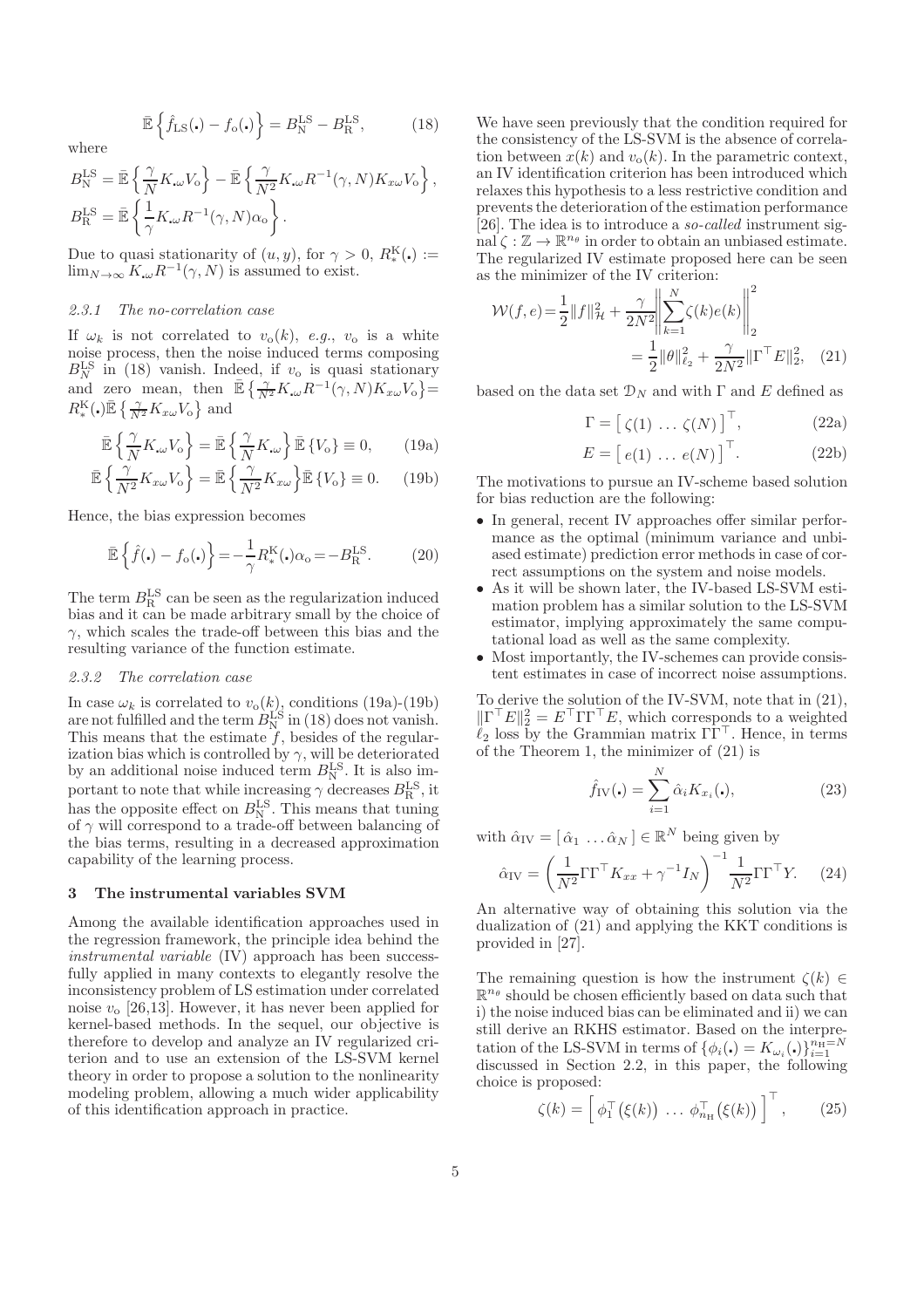such that the Grammian  $\Gamma\Gamma^{\top}$  can also be rewritten in terms of the same kernel function, *i.e.*,  $\Gamma \Gamma^{\top} = K_{\xi \xi}$ . The specific choice of  $\xi$  will be detailed in Section 4. This leads to the following solution of the IV-SVM estimator:

$$
\hat{\alpha}_{\text{IV}} = \underbrace{\left(\frac{1}{N^2} K_{\xi\xi} K_{xx} + \gamma^{-1} I_N\right)}_{Q(\gamma, N)} \underbrace{\frac{1}{N^2} K_{\xi\xi} Y.} \tag{26}
$$

It is important to note that even though (21) introduces a different sum of norms criterion than (6), it provides the same model structure as the LS-SVM: once  $\alpha_{\text{IV}}$  is computed via (26), the estimate of the nonlinear function  $f_0$  is given by (23). This clearly shows that this proposed estimate is also an estimate of the model (14) using  $\{\omega_i = x(i)\}_{i=1}^N$  as the node points. In other words, the consistency of  $\alpha_{\rm IV}$  can also be analyzed in the same way as for the LS-SVM estimate.

#### 4 The choice of the instrument

In this section, the choice of the instrument  $\xi$  in (25), which defines  $K_{\xi\xi}$ , is discussed both from the bias and covariance point of view, showing how an efficient elimination of the noise bias is possible via the IV-SVM method.

### *4.1 Bias analysis of the IV-SVM estimator*

Using the same problem setting as in Section 2.3 with  $\omega = x$ , the bias of the IV estimator is

$$
\bar{\mathbb{E}}\left\{\hat{f}_{\rm IV}(\centerdot) - f_{\rm o}(\centerdot)\right\} = B_{\rm N}^{\rm IV} - B_{\rm R}^{\rm IV},\tag{27}
$$

where

$$
B_N^{\text{IV}} = \bar{\mathbb{E}} \left\{ \frac{\gamma}{N^2} K_{\omega} Q^{-1}(\gamma, N) K_{\xi\xi} V_0 \right\},\tag{28a}
$$

$$
B_{\rm R}^{\rm IV} = \bar{\mathbb{E}} \left\{ \frac{1}{\gamma} K_{\omega} Q^{-1}(\gamma, N) \alpha_{\rm o} \right\},\tag{28b}
$$

and under the condition of quasi stationarity of  $(y, u, \xi)$ ,  $Q_*^{\mathcal{K}}(\cdot) := \lim_{N \to \infty} K_{\cdot} Q^{-1}(\gamma, N),$  for  $\gamma > 0$ , is assumed to exist.

Note that  $B_R^{\text{IV}}$  can be again seen as the regularization bias and it can be made arbitrary small based on the user given choice of  $\gamma$ . Our focus is to eliminate  $B_N^{\text{IV}}$ and hence achieve the ideal setting where choosing  $\gamma$ corresponds to a trade-off between bias and variance not as a balancing term between two sources of bias.

Analyzing (28a) shows that if the instrument  $\xi$  fulfills the following condition:

**X1** 
$$
\mathbb{E}\{\xi(k)v_{o}(k)\}=0, \quad \forall k\in\mathbb{Z},
$$

and if  $v<sub>o</sub>$  is quasi stationary and zero mean, then  $\mathbb{\bar{E}}\{\frac{\gamma}{N^2}K_{\omega}Q^{-1}(\gamma,N)K_{\xi\xi}V_{o}\} = Q_{*}^{K}(\cdot)\mathbb{\bar{E}}\{\frac{\gamma}{N^2}K_{\xi\xi}V_{o}\}$  and

$$
\bar{\mathbb{E}}\left\{\frac{\gamma}{N^2}K_{\xi\xi}V_o\right\} = \bar{\mathbb{E}}\left\{\frac{\gamma}{N^2}K_{\xi\xi}\right\}\bar{\mathbb{E}}\left\{V_o\right\} \equiv 0. \tag{29}
$$

Eq. (29) implies that choosing the instrument  $\xi$  such that condition X1 is satisfied leads to  $B_N^{\text{IV}} \equiv 0$ , which can be considered as an unbiased estimate with respect to the noise. Similar to the LTI case, projection of the data on a space orthogonal to the noise eliminates the noise induced bias. This idea grants a wide range of possible choices for achieving consistency by picking instruments uncorrelated with the noise. However, these choices can have various undesired effects on other moments of the function estimate. The next section discusses the choice of an instrument  $\xi$  which is also attractive from the covariance viewpoint.

#### *4.2 Covariance analysis of the IV-SVM estimator*

Analyzing the full expression of  $cov{f_{IV}}(.) - f_o(.)$  and getting meaningful conclusions on the choice of  $\xi$  are difficult tasks in case  $\omega_k$  is correlated to  $v_{\rm o}(k)$  due to the effect of regularization. Hence, consider the ideal case when  $\omega_k$  and  $v_o(k)$  are independent, *i.e.*, what would be the best choice of the instrument which would render the covariance to the level of the LS-SVM estimate, when nonoise bias would be present. In this case, if  $\gamma \to 0$ , then, under the assumption that  $K_{\xi\xi}K_{x\omega}$  is positive definite,

$$
cov\{\hat{\alpha}_{IV} - \alpha_{o}\} = \bar{\mathbb{E}}\{(K_{\xi\xi}K_{x\omega})^{-1}\}\cdot\
$$

$$
\bar{\mathbb{E}}\{(K_{\xi\xi}V_{o}V_{o}^{\top}K_{\xi\xi}\}\bar{\mathbb{E}}\{(K_{\xi\xi}K_{x\omega})^{-1}\}.\quad(30)
$$

In this much simpler situation, the results of [28] can be directly used such that the optimal instrument must be chosen that it satisfies

$$
\mathbf{X2} \quad \Gamma \Gamma^{\top} = K_{\xi\xi} = \mathbb{\bar{E}} \{ K_{xx} \}.
$$

Even if the mathematical justification is only intuitive, condition X2 suggests that i)  $\zeta(k)$  should be chosen as in (25) and ii) the choice of  $\xi$  is strongly related to the kernel  $K$  used and to the deterministic dynamics of the system. To approximately fulfill this condition under an unknown correlation structure of  $x(k)$ ,  $\xi(k)$  is chosen as

$$
[\breve{y}(k-1)\dots\breve{y}(k-n_{\rm a})\ u(k)\dots\ u(k-n_{\rm b})]^{\top} \qquad (31)
$$

where  $\ddot{y}$  is the simulated output of an estimated model of the system, *e.g.*, a model obtained via the LS-SVM approach. This choice of the instrument resembles to the widely used IV solution for linear regression [26,13].

To refine such a choice, an iterative IV-SVM scheme described by Algorithm 1 can be implemented in order to iteratively refine  $\xi$ . Note that due to the analytic solution of the IV-SVM estimator (24), computational complexity of Algorithm 1 in each step is the same as for the standard LS-SVM, *i.e.*,  $\mathcal{O}(N^3)$  (main difference is due to model simulation which is  $\mathcal{O}(N^2)$ . Furthermore, in case the resulting estimate  $\mathcal{M}^{(\tau-1)}$  is unstable, Step 6 needs to applied as a forward-backward nonlinear filtering to avoid divergence.

#### *4.3 The choice of* γ *and the kernels*

As it has been briefly explained in Section 2.2, the choice of the most appropriate kernel for the modeling problem at hand highly depends on the structure of the system to be identified and on the available data. However,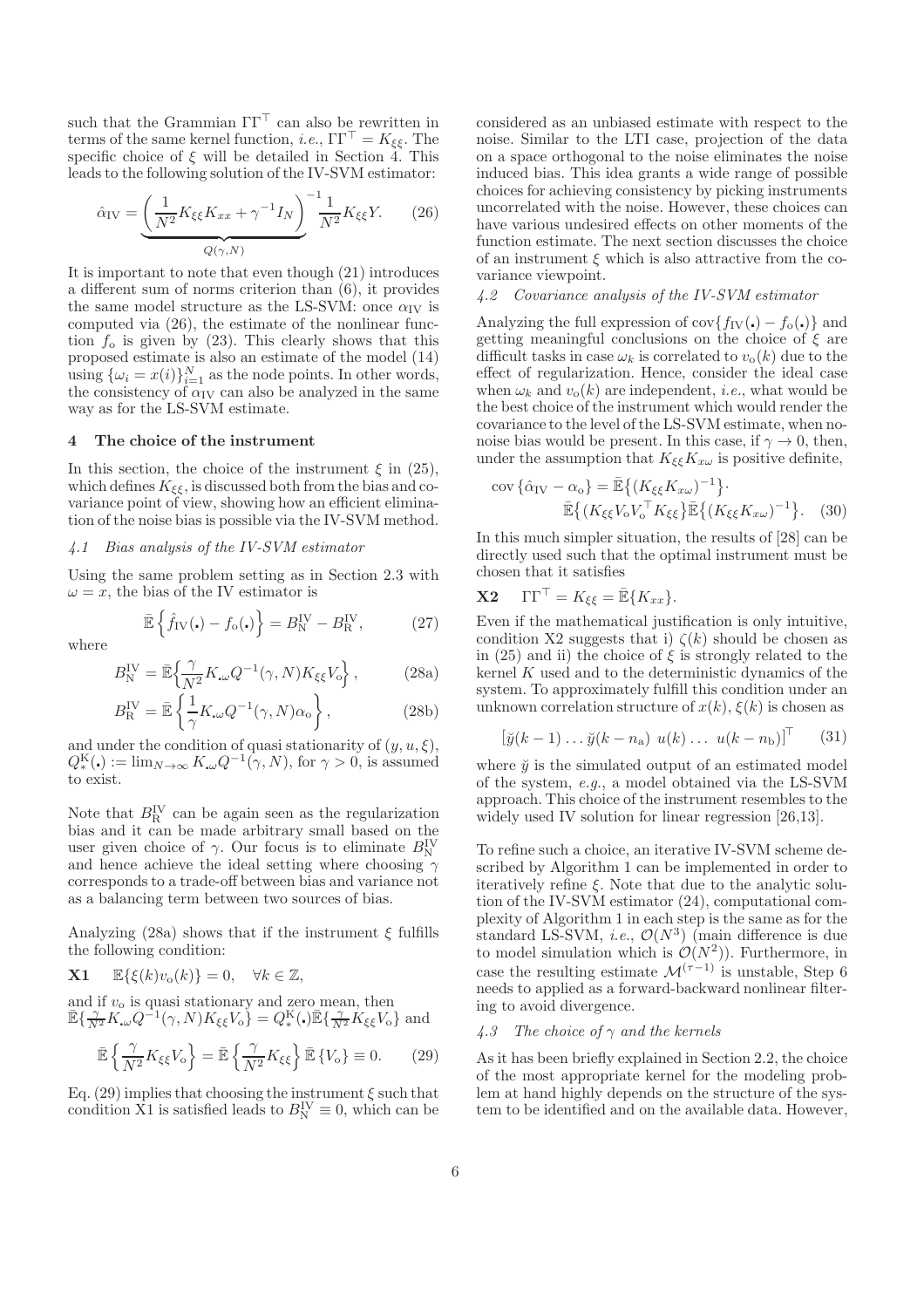#### Algorithm 1 Refined IV-SVM

- Require: model structure (4) in terms of model orders  $n_a$  and  $n_b$  with  $n_g := n_a + n_b + 1$ , data set  $\mathcal{D}_N =$  $\{y(k), u(k)\}_{k=1}^N$ , regularization parameter  $\gamma$ , kernel function  $K$ .
- 1: set  $\tau \leftarrow 0$ .
- 2: compute the matrix  $K_{xx}$  based on  $\mathcal{D}_N$ .
- 3: estimate  $\alpha^{(0)} = \left(\frac{1}{N}K_{xx} + \gamma^{-1}I_N\right)^{-1}\frac{1}{N}Y$  via the LS-SVM resulting in the model estimate  $\mathcal{M}^{(0)}$ .
- 4: repeat
- 5: set  $\tau \leftarrow \tau + 1$
- 6: use  $\mathcal{M}^{(\tau-1)}$  to generate, by simulation,  $\{\breve{y}^{(\tau)}(k)\}_{k=1}^N$ .
- 7: calculate  $\{\xi(k)\}_{k=1}^N$  via (31) using  $\{\check{y}^{(\tau)}(k), u(k)\}_{k=1}^N$  and compute  $K_{\xi\xi}$ .
- 8: estimate  $\alpha^{(\tau)}$  via (24) resulting in the model estimate  $\mathcal{M}^{\tau}$ .
- 9: **until**  $\alpha^{(\tau)}$  has converged.
- 10: **return**  $\mathcal{M}^{(\tau)}$  with the estimate of the nonlinear function  $\hat{f}$  obtained via (23).

these choices have an impact on the function class, *i.e.*, the RKHS  $\mathcal H$  in which the expansion (23) is made rather than the actual decay rate of the expansion error. So it becomes a question, how the particular parameters of these kernel functions, like  $\sigma$  in (10), should be chosen to maximize the decay rate of the expansion w.r.t. the estimated unknown functional terms and hence the accuracy of the obtained model. Furthermore, the optimal choice of the regularization parameter  $\gamma$  is dependent on the choice of kernel functions, hence all such hyperparameters must be simultaneously optimized.

If we restrict our attention to RBF kernels, a simple methodology can be used to optimize the kernel functions K and  $\gamma$  for the system to be estimated. The parameters  $\sigma$  and  $\gamma$  are tuned via cross-validation based optimization. For instance, the values of  $\sigma$  and  $\gamma$ providing the most accurate model w.r.t. an independent "validation" data set can be computed through a two-dimensional grid-search procedure over the space of hyper-parameters. Other numerically efficient techniques for the computation of the optimal hyperparameters by means of genetic algorithms, particle swarm optimization and marginalization of the likelihood under a Bayesian setting are discussed in [29–31,5].

#### 5 Simulation example

To demonstrate the results of this paper, the performance of the IV-SVM and LS-SVM approaches are compared using a Monte-Carlo study based on a simulation example.

#### *5.1 The data-generating system*

The noise-free data-generating system  $S_0$  considered in this study is described by the difference equation

$$
\breve{y}(k) = f_o(\breve{y}(k-1), \breve{y}(k-2), u(k), u(k-1)), \quad (32)
$$

where

$$
f_o(x_1, x_2, x_3, x_4) = f_1^o(x_1) + f_2^o(x_2) + g_0^o(x_3) + g_1^o(x_4),
$$
  
specified by:

$$
f_1^o(x) = -0.7x, \quad f_2^o(x) = \frac{1}{8}x^2
$$

$$
g_0^o(x) = \begin{cases} 0.5 & \text{if } x \ge 0.5, \\ x & \text{if } -0.5 < x < 0.5, \\ -0.5 & \text{if } x \le -0.5. \end{cases} \quad g_1^o(x) = -0.4x.
$$

In order to study the effect of the noise on the nonparametric identification of this system, four different, realistic noise scenarios, corresponding to four data generating systems, are considered:

- $S_1$ :  $y(k) = f_o(y(k-1), y(k-2), u(k), u(k-1)) + e_o(k),$ which corresponds to a NARX structure.
- $S_2$ :  $y(k) = \breve{y}(k) + e_0(k)$ , corresponding to a NOE structure.
- $S_3$ :  $y(k) = f_o(y(k-1), y(k-2), u(k), u(k-1)) + v_o(k),$ corresponding an NARMA structure.
- $\mathcal{S}_4$ :  $y(k) = \breve{y}(k) + v_o(k)$  which is a NBJ structure.

In  $S_1$  and  $S_2$ ,  $e_o$  is a white noise with  $e_o(k) \sim \mathcal{N}(0, \sigma_e^2)$ . In  $S_3$  and  $S_4$ ,  $v_0(k)$  is a zero-mean colored noise generated by filtering  $e_o(k) \sim \mathcal{N}(0, \sigma_e^2)$  as

$$
v_{o}(k) = a_{1}v_{o}(k) + b_{0}e_{o}(k) + b_{1}e_{o}(k-1), \qquad (33)
$$

where  $a_1 = 0.95$ ,  $b_0 = 1.5$  and  $b_1 = -0.3$ . To generate data sets  $\mathcal{D}_N = \{u(k), y(k)\}_{k=1}^N$ , the system is excited with a  $N = 1000$  long white input sequence with uniform distribution  $U(-1, 1)$  starting with zero initial conditions. In order to provide representative results, 100 of such data sets are generated with independent realizations of the noise, setting up a Monte Carlo study with  $N_{\text{MC}} = 100$  runs. The variance  $\sigma_{\text{e}}^2$  has been calculated separately for each structure in order to provide a *signalto-noise ratio*,  $SNR = 10 \log(\sum_{k=1}^{N} \tilde{y}^{2}(k) / \sum_{k=1}^{N} v_o^{2}(k)),$ equal to 11dB.

#### *5.2 The model structure*

In all estimation scenarios using both the the LS-SVM and IV-SVM, the model structure is assumed to be:

$$
y(k) = f(x(k)) + e(k),
$$
\n(34a)

$$
x(k) = [y(k-1) y(k-2) u(k) u(k-1)]^{\top}, (34b)
$$

where  $e(k)$  is the residual error. A four dimensional RBF kernel (10) is used to characterize this nonlinear function. The hyper-parameters are optimized using crossvalidation by maximizing the *best fit rate* (BFR) on the noisy validation dataset. The BFR is defined as:

$$
BFR = \max\left\{1 - \frac{\|y(k) - \hat{y}(k)\|_{\ell_2}}{\|y(k) - \overline{y}\|_{\ell_2}}, 0\right\} \cdot 100\%,\quad(35)
$$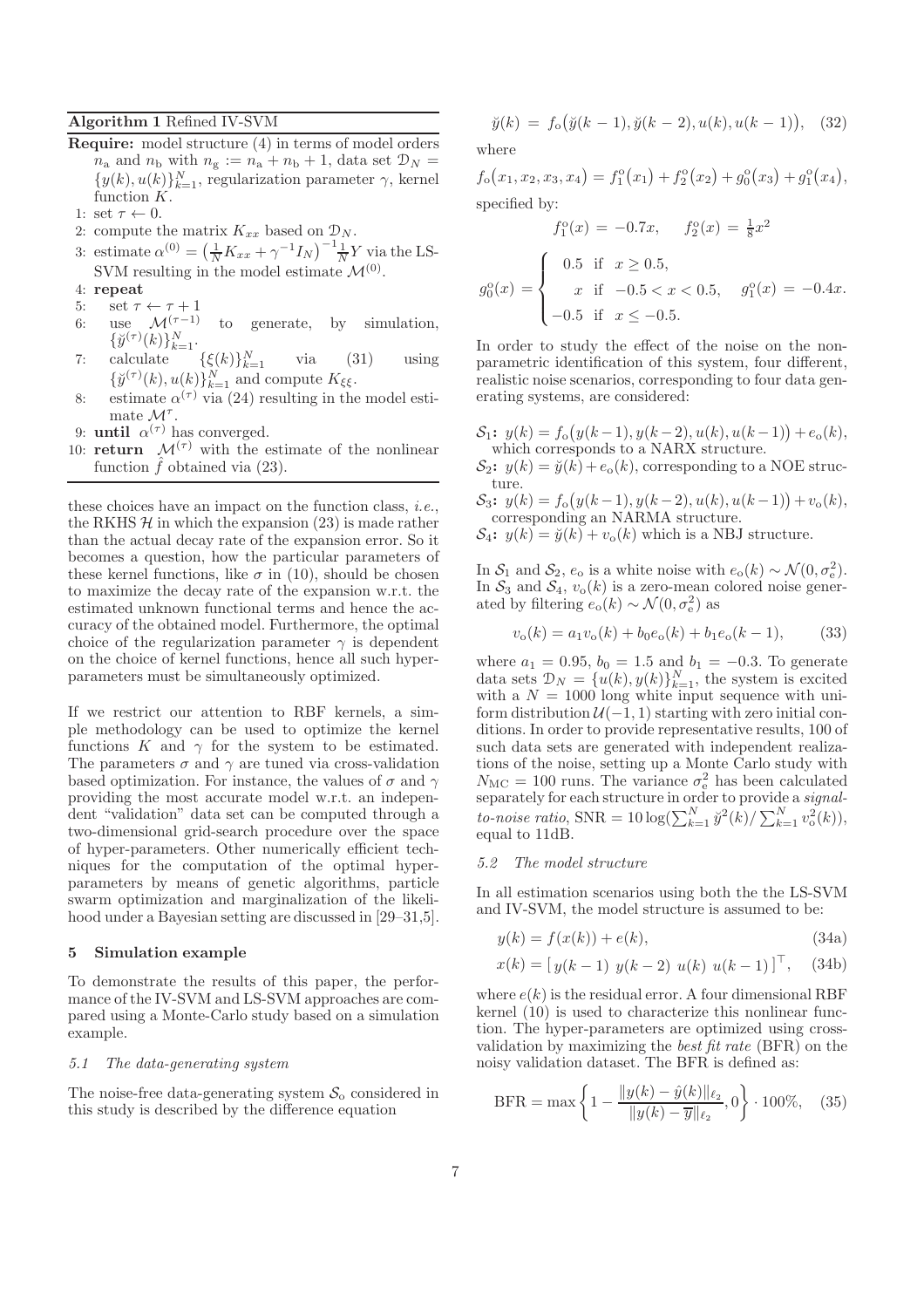Table 1 Hyper-parameter values

| $\sigma$ <sub>LS</sub> |                                                                              |  |  |  |  |  | $\frac{\gamma_{LS}}{N}$   5.6   800    4.4   800    3.8   600    4.4   600 |  |  |
|------------------------|------------------------------------------------------------------------------|--|--|--|--|--|----------------------------------------------------------------------------|--|--|
| $\sigma_{\rm IV}$      | $\frac{21 \text{V}}{N^2}$   5.3   800    4.9   800    4.1   800    4.9   800 |  |  |  |  |  |                                                                            |  |  |

Table 2

BFR values computed on noise-free validation data sets  $(\text{mean} \pm \text{std} [\%])$ 

|        | $\mathcal{S}_1$ | S2                            | $S_3$          |                |
|--------|-----------------|-------------------------------|----------------|----------------|
| LS-SVM |                 | $88 \pm 1.3$   $86.5 \pm 1.2$ | $84.5 \pm 2$   | $77 \pm 2.5$   |
| IV-SVM | $87 + 2.5$      | $88 \pm 1.8$                  | $89.5 \pm 2.7$ | $86.5 \pm 2.6$ |

with  $\overline{y}$  denoting the mean value of the output sequence  $y(k)$ , while  $\hat{y}(k)$  is the simulated output of the estimated model. Based on a coarse grid search, the optimized hyper-parameter values are displayed in Table 1.

#### *5.3 Estimation results*

Usually, quality of non-parametric model identification is solely assessed by comparing the achieved fit w.r.t. validation data using the same excitation conditions. Therefore, bias with respect to a true nonlinear function is never really assessed. In order to cope with usual assessment scores, the achieved mean and standard deviation of the BFR of both methods on a noise-free validation data set is displayed in Table 2 which is in accordance with the statistical properties of the estimates. In other words, it can be seen in Table 2 that, similarly to the linear regression case, the variance of the IV method is always higher than for LS-based methods. Nevertheless, it can also be seen that the mean of the BFR is much less affected by the noise structure in the IV-SVM case than in the LS-SVM case. This emphasizes the unbiased properties of the IV-based methods. Finally, these results also show that, in the realistic case where the noise generating system is unknown, the IV-SVM offers better prediction capabilities than the LS-SVM estimate.

To visualize the function estimates on the assumed 4 dimensional domain, a set of grid points is used, displayed in Figure 1, which covers a subset of  $\mathbb{R}^4$  excited during identification. The mean value and standard deviation of the estimated nonlinear functions computed using the LS-SVM and IV-SVM estimates are displayed on these grid points and compared to the true nonlinear function  $f_0$  in Figure 2. It is interesting to notice that the LS-SVM is strongly affected by the structure of the noise (the SNR is constant in all examples) while the unbiased IV-SVM estimate produces a nonlinear function centered on the true one.

### 6 Conclusions

In this paper, an instrumental variable based formulation of the LS-SVM approach has been introduced in order to cope with the limitations of the assumed noise



Fig. 1. Grid points for comparing the estimates.



Fig. 2. The true nonlinear function and the estimated functions (mean: solid line, std: dashed line) displayed at the grid points given in Figure 1 over the Monte Carlo study.

structure, but, at the same time, preserving its attractive computational properties. It has been shown that the proposed IV-SVM scheme allows the elimination of the noise induced bias in case the noise process is additive and zero-mean. Hence, the proposed scheme considerably widens the applicability of LS-SVM (and the re-